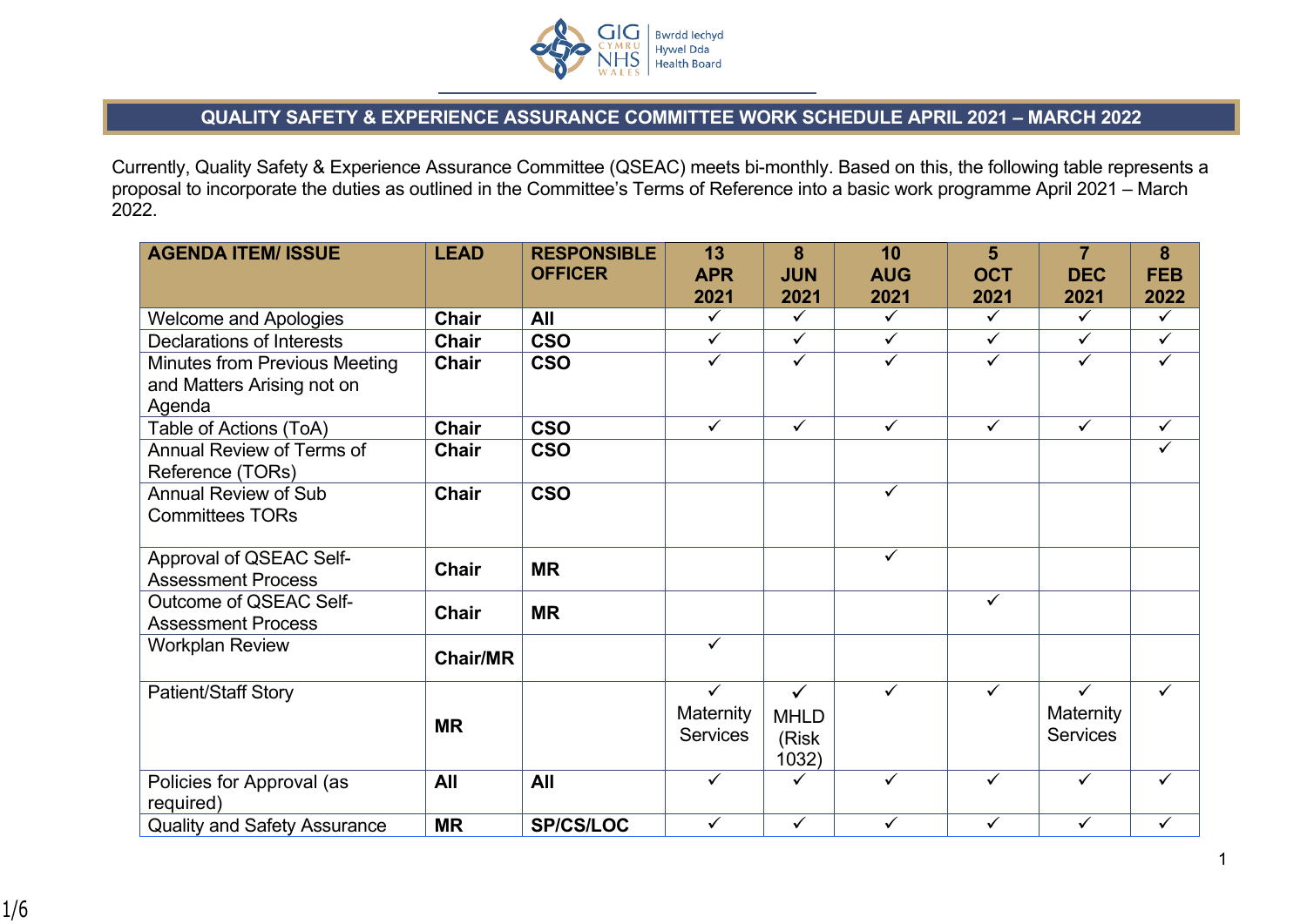| <b>AGENDA ITEM/ ISSUE</b>                                                                                                                                                                                                                                                          | <b>LEAD</b>  | <b>RESPONSIBLE</b><br><b>OFFICER</b> | 13<br><b>APR</b>                       | 8<br><b>JUN</b>         | 10<br><b>AUG</b>                        | 5<br><b>OCT</b> | $\overline{7}$<br><b>DEC</b> | 8<br><b>FEB</b>                  |
|------------------------------------------------------------------------------------------------------------------------------------------------------------------------------------------------------------------------------------------------------------------------------------|--------------|--------------------------------------|----------------------------------------|-------------------------|-----------------------------------------|-----------------|------------------------------|----------------------------------|
|                                                                                                                                                                                                                                                                                    |              |                                      | 2021                                   | 2021                    | 2021                                    | 2021            | 2021                         | 2022                             |
| Report incorporating:<br><b>External Monitoring Final</b><br>Reports<br><b>Nurse Staffing Levels (Wales)</b><br>Act Updates (as required)<br><b>Board to Floor Walkabouts</b><br>$\bullet$<br>Claims Management Report-<br><b>High Value/Novel Claims</b><br><b>EQuIP</b> outcomes |              |                                      |                                        |                         | <b>WHCs</b>                             |                 |                              |                                  |
| <b>Nurse Staffing Levels (Wales)</b><br>Act-Annual Report 2020/21                                                                                                                                                                                                                  | <b>MR</b>    | <b>SP/CS</b>                         | $\checkmark$                           |                         |                                         |                 |                              |                                  |
| Nurse Staffing Level (Wales) Act<br>Implementation-Draft 3 year<br>report 2018-21                                                                                                                                                                                                  | <b>MR</b>    | <b>SP/CS</b>                         | $\checkmark$                           |                         |                                         |                 |                              |                                  |
| <b>Quality Management System</b><br>(QMS) Approach                                                                                                                                                                                                                                 | <b>MR</b>    | <b>SP/CS</b>                         |                                        |                         |                                         |                 | $\checkmark$                 |                                  |
| <b>Improving Together Update</b>                                                                                                                                                                                                                                                   | <b>MR</b>    | <b>MD/CE</b>                         |                                        | $\checkmark$            |                                         |                 |                              |                                  |
| Receive Sub-Committee Update<br><b>Reports including Risk Register</b>                                                                                                                                                                                                             | <b>MR</b>    | <b>AS/PK/LOC</b>                     | $\overline{\checkmark}$                | $\overline{\checkmark}$ | $\checkmark$                            | $\checkmark$    | $\checkmark$                 |                                  |
| Research & Development (R&D)<br><b>Activity Report /Annual Reports</b><br>2020/21                                                                                                                                                                                                  | <b>PK</b>    |                                      | $\checkmark$                           |                         |                                         |                 |                              | $\checkmark$                     |
| Operational Group Updates -<br>each group will present a report<br>twice a year.                                                                                                                                                                                                   | <b>MR</b>    | <b>SP/SD/PK/JPJ</b>                  | $\checkmark$<br>IP&C                   | $\checkmark$<br>SG      | $\checkmark$<br><b>ECP</b><br><b>MM</b> |                 | $\checkmark$<br>SG<br>IP&C   | $\checkmark$<br>MМ<br><b>ECP</b> |
| <b>Annual Report on Committee's</b><br>Activity                                                                                                                                                                                                                                    | <b>AL/MR</b> | <b>SP/All</b>                        | $\checkmark$ (via<br>Chairs<br>Action) |                         |                                         |                 |                              |                                  |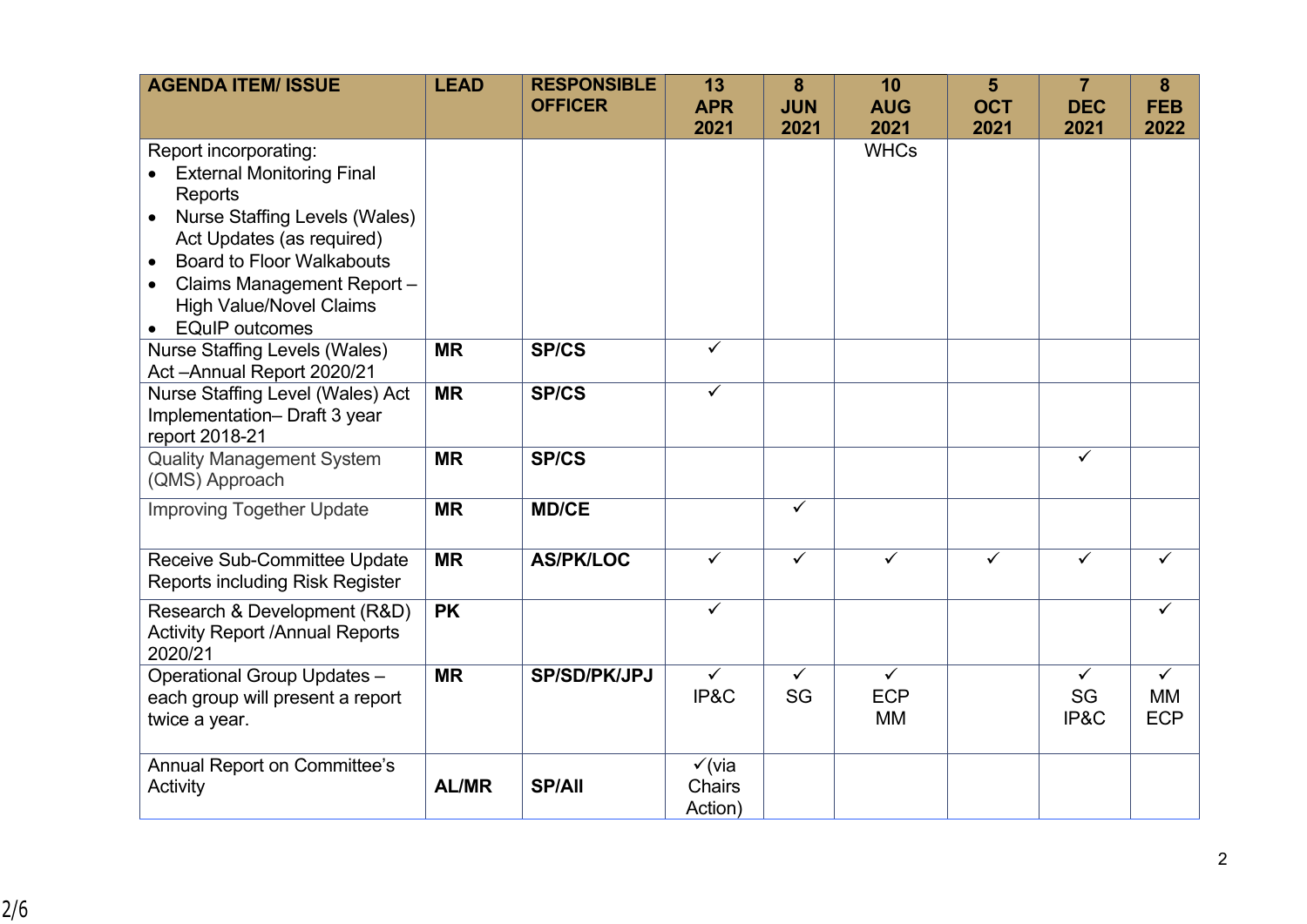| <b>AGENDA ITEM/ ISSUE</b>                                                                                               | <b>LEAD</b>  | <b>RESPONSIBLE</b> | 13                 | 8                  | 10                      | 5                  | $\overline{7}$     | 8                  |
|-------------------------------------------------------------------------------------------------------------------------|--------------|--------------------|--------------------|--------------------|-------------------------|--------------------|--------------------|--------------------|
|                                                                                                                         |              | <b>OFFICER</b>     | <b>APR</b><br>2021 | <b>JUN</b><br>2021 | <b>AUG</b><br>2021      | <b>OCT</b><br>2021 | <b>DEC</b><br>2021 | <b>FEB</b><br>2022 |
| Annual Report on Sub-<br>Committee's activity for                                                                       |              | <b>AS/JPJ/SD/</b>  |                    |                    |                         |                    |                    |                    |
| incorporating into QSEAC's<br><b>Annual Report</b>                                                                      | <b>MR</b>    | LC/SP/             | $\checkmark$       |                    |                         |                    |                    |                    |
|                                                                                                                         |              | <b>LOC/LG/PK</b>   |                    |                    |                         |                    |                    |                    |
| <b>Corporate Risks Assigned to</b><br>QSEAC (including new corporate<br>risks assigned to QSEAC in light<br>of COVID-19 | <b>MR</b>    | ChB                |                    | $\checkmark$       |                         | $\checkmark$       |                    | ✓                  |
| Update on Single Point of<br>Contact                                                                                    | <b>MR</b>    | <b>MD</b>          | $\checkmark$       |                    |                         |                    |                    |                    |
| Update on Risk 129                                                                                                      | <b>JP/AC</b> | <b>AC</b>          | $\checkmark$       |                    |                         | $\checkmark$       |                    |                    |
| Update on Risk 1032                                                                                                     | <b>AC</b>    |                    |                    | $\checkmark$       |                         |                    |                    |                    |
| Deep Dive Report on Cancer<br>(Risk 633)                                                                                | <b>AC</b>    | <b>KJ</b>          |                    |                    | $\overline{\checkmark}$ |                    |                    |                    |
| Deep Dive Report on Stroke                                                                                              | <b>AC</b>    | <b>AS</b>          |                    |                    | $\overline{\checkmark}$ |                    |                    |                    |
| Deep Dive on Falls<br>Management                                                                                        | <b>MR</b>    | <b>MD</b>          |                    |                    |                         |                    |                    |                    |
| <b>Health Board Winter Plan</b><br>2021/22 (including DTOC)                                                             | <b>AC</b>    | <b>KJ</b>          |                    |                    |                         | $\checkmark$       |                    |                    |
| <b>Accessing Emergency Specialist</b><br><b>Spinal Services</b>                                                         | <b>MR</b>    | <b>SP</b>          |                    |                    | $\overline{\checkmark}$ |                    |                    |                    |
| <b>Clinical Audit Update</b>                                                                                            | <b>MD</b>    | <b>IB</b>          |                    |                    | $\checkmark$            |                    |                    | ✓                  |
| <b>Health &amp; Care Standards</b><br><b>Fundamentals of Care Audit</b><br>2019                                         | <b>MR</b>    | <b>MR</b>          |                    |                    | $\checkmark$            |                    |                    |                    |
| <b>Scheduled Care Update</b>                                                                                            | <b>PK</b>    | <b>JE</b>          |                    |                    |                         | $\checkmark$       |                    |                    |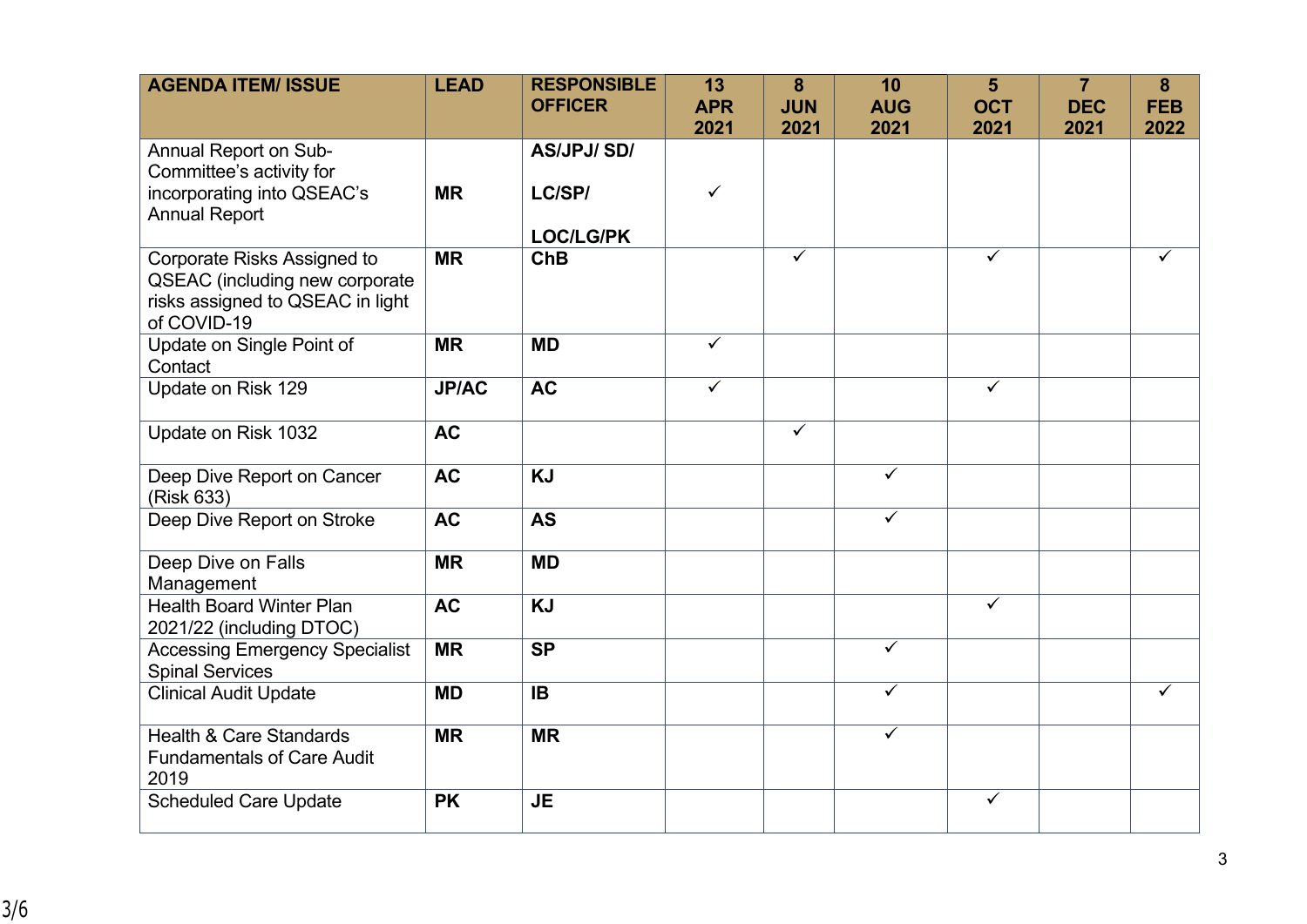| <b>AGENDA ITEM/ ISSUE</b>                                                                                                                                                                                                | <b>LEAD</b>  | <b>RESPONSIBLE</b><br><b>OFFICER</b> | 13<br><b>APR</b><br>2021 | 8<br><b>JUN</b><br>2021 | 10<br><b>AUG</b><br>2021 | 5<br><b>OCT</b><br>2021 | $\overline{7}$<br><b>DEC</b><br>2021 | 8<br><b>FEB</b><br>2022 |
|--------------------------------------------------------------------------------------------------------------------------------------------------------------------------------------------------------------------------|--------------|--------------------------------------|--------------------------|-------------------------|--------------------------|-------------------------|--------------------------------------|-------------------------|
| <b>Field Hospitals Evaluation</b>                                                                                                                                                                                        | <b>AC</b>    |                                      |                          |                         |                          | $\checkmark$            |                                      |                         |
| Update on COVID-19 Related<br>Activity                                                                                                                                                                                   | <b>MR</b>    | <b>MR/RJ/AS</b>                      |                          | $\overline{\checkmark}$ |                          |                         |                                      |                         |
| Director of Public Health Report                                                                                                                                                                                         | <b>RJ</b>    | <b>RJ</b>                            |                          |                         |                          | $\checkmark$            |                                      |                         |
| <b>Welsh Ambulance NHS Trust</b><br>(WAST)                                                                                                                                                                               | <b>AC/MR</b> |                                      |                          |                         |                          | $\checkmark$            |                                      |                         |
| Children's Services 3 Year Plan                                                                                                                                                                                          | <b>AC</b>    | <b>AC</b>                            |                          | $\checkmark$            |                          |                         |                                      |                         |
| <b>Nurse Staffing Levels (Wales)</b><br>Act 2016<br>Draft Annual Report 2020/21<br>$\overline{\phantom{0}}$<br>Draft 3 Year Report 2018-21<br><b>Extension to Paediatric</b><br>$\blacksquare$<br><b>Inpatient Wards</b> | <b>MR</b>    | <b>CH</b>                            | $\checkmark$<br>✓        |                         |                          |                         |                                      |                         |
| <b>Internal Audit Report</b><br>Q&S Governance<br><b>Health and Care Standards</b><br><b>Closure of Actions</b>                                                                                                          | <b>MR</b>    | <b>MR</b>                            | ✓<br>(For Info)          |                         |                          |                         |                                      |                         |
| <b>Commissioning for Quality</b><br><b>Outcomes</b>                                                                                                                                                                      | <b>AC</b>    | <b>SA</b>                            |                          | $\checkmark$            |                          |                         |                                      |                         |
| Response to the National Audit<br>of Care at the End of Life<br>(NACEL)                                                                                                                                                  | <b>JP</b>    | <b>AE/JH</b>                         |                          | $\checkmark$            |                          |                         |                                      |                         |
|                                                                                                                                                                                                                          |              |                                      |                          |                         |                          |                         |                                      |                         |
| Agenda setting meeting with<br>Chair and Exec Lead to include<br>discussion on deep dives on new<br>risks (at least 6 weeks before the<br>meeting)                                                                       | <b>CSO</b>   | <b>CSO</b>                           | $\checkmark$             | $\checkmark$            | ✓                        | $\checkmark$            | ✓                                    | ✓                       |
| Draft agenda to go to Executive<br>Team prior to being issued.                                                                                                                                                           | <b>CSO</b>   | <b>CSO</b>                           | $\checkmark$             | $\checkmark$            | ✓                        | ✓                       | ✓                                    | ✓                       |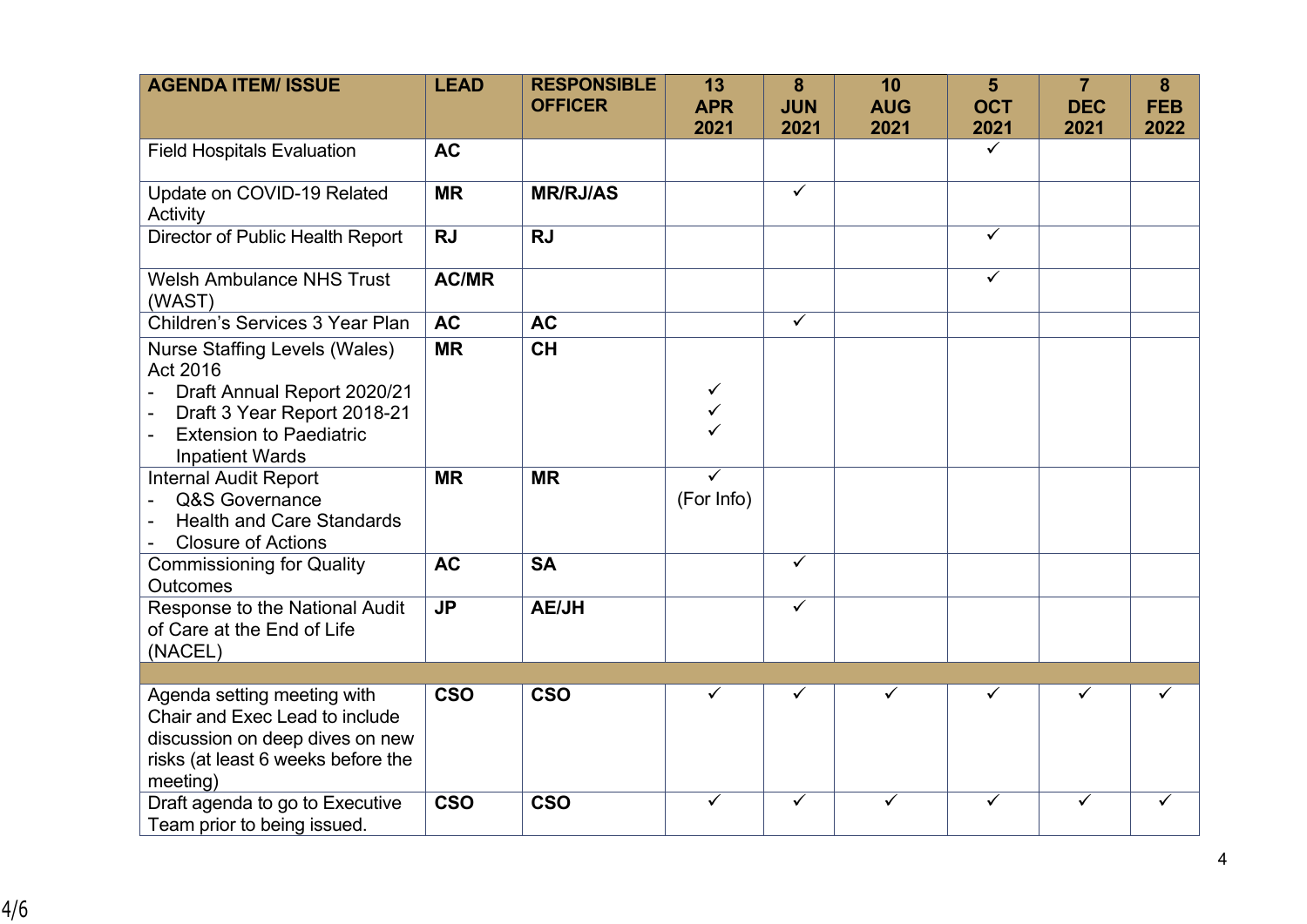| <b>AGENDA ITEM/ ISSUE</b>                                                                                                          | <b>LEAD</b> | <b>RESPONSIBLE</b><br><b>OFFICER</b> | 13<br><b>APR</b><br>2021 | 8<br><b>JUN</b><br>2021 | 10<br><b>AUG</b><br>2021 | 5<br><b>OCT</b><br>2021 | $\overline{7}$<br><b>DEC</b><br>2021 | 8<br><b>FEB</b><br>2022 |
|------------------------------------------------------------------------------------------------------------------------------------|-------------|--------------------------------------|--------------------------|-------------------------|--------------------------|-------------------------|--------------------------------------|-------------------------|
| Call for papers (at least 4 weeks<br>before the meeting to receive<br>papers at least 14 days before<br>the meeting)               | <b>CSO</b>  | <b>CSO</b>                           |                          | $\checkmark$            |                          | ✓                       |                                      | ✓                       |
| Disseminate agenda and papers<br>7 days prior to the meeting                                                                       | <b>CSO</b>  | <b>CSO</b>                           | ✓                        | $\checkmark$            | $\checkmark$             | $\checkmark$            | $\checkmark$                         |                         |
| Type up minutes and TOA within<br>7 days of the meeting                                                                            | <b>CSO</b>  | <b>CSO</b>                           | ✓                        | $\checkmark$            |                          | ✓                       | ✓                                    |                         |
| Circulate minutes and TOA to<br>Committee for comments, points<br>of accuracy and matters arising<br>within 10 days of the meeting | <b>CSO</b>  | <b>CSO</b>                           | ✓                        | $\checkmark$            |                          | ✓                       | $\checkmark$                         |                         |
| Check and send final version of<br>minutes to the Committee Chair<br>following comments received.                                  | <b>CSO</b>  | <b>CSO</b>                           | $\checkmark$             | $\checkmark$            |                          | ✓                       | ✓                                    |                         |
| Chase updates on TOA before<br>the next meeting and RAG rate                                                                       | <b>CSO</b>  | <b>CSO</b>                           | ✓                        | $\checkmark$            |                          | ✓                       | ✓                                    |                         |
| Record and track the TOA as<br>part of the decision tracker                                                                        | <b>CSO</b>  | <b>CSO</b>                           | ✓                        | $\checkmark$            | ✓                        | ✓                       | $\checkmark$                         |                         |
| Produce written update report for<br><b>QSEAC and Board</b>                                                                        | <b>CSO</b>  | <b>CSO</b>                           | ✓                        | $\checkmark$            | ✓                        | ✓                       | $\checkmark$                         |                         |
| Prepare schedule of meetings                                                                                                       | <b>CSO</b>  | <b>CSO</b>                           |                          |                         |                          |                         | $\checkmark$                         |                         |
| <b>QSEAC Annual Work</b><br>Programme                                                                                              | <b>CSO</b>  | <b>CSO</b>                           | ✓                        | $\checkmark$            |                          | ✓                       | ✓                                    | ✓                       |

## **Initials**

| CSO – Committee Services Officer | LC – Liz Carroll       | IB – Ian Bebb              |
|----------------------------------|------------------------|----------------------------|
| AL –Anna Lewis/Chair             | LOC - Louise O'Connor  | <b>ChB-Charlotte Beare</b> |
| MR – Mandy Rayani                | JPJ – Jenny Pugh Jones | SG - Subhamay Ghosh        |
| JW – Jo Wilson                   | MD - Mandy Davies      | CE – Catherine Evans       |
| RJ – Ros Jervis                  | AG – Alison Gittins    | SA - Shaun Ayres           |
| AC- Andrew Carruthers            | SP – Sian Passey       | AE – Annette Edwards       |
| AS - Alison Shakeshaft           | PL – Phil Llovd        | JH – Jina Hawkes           |